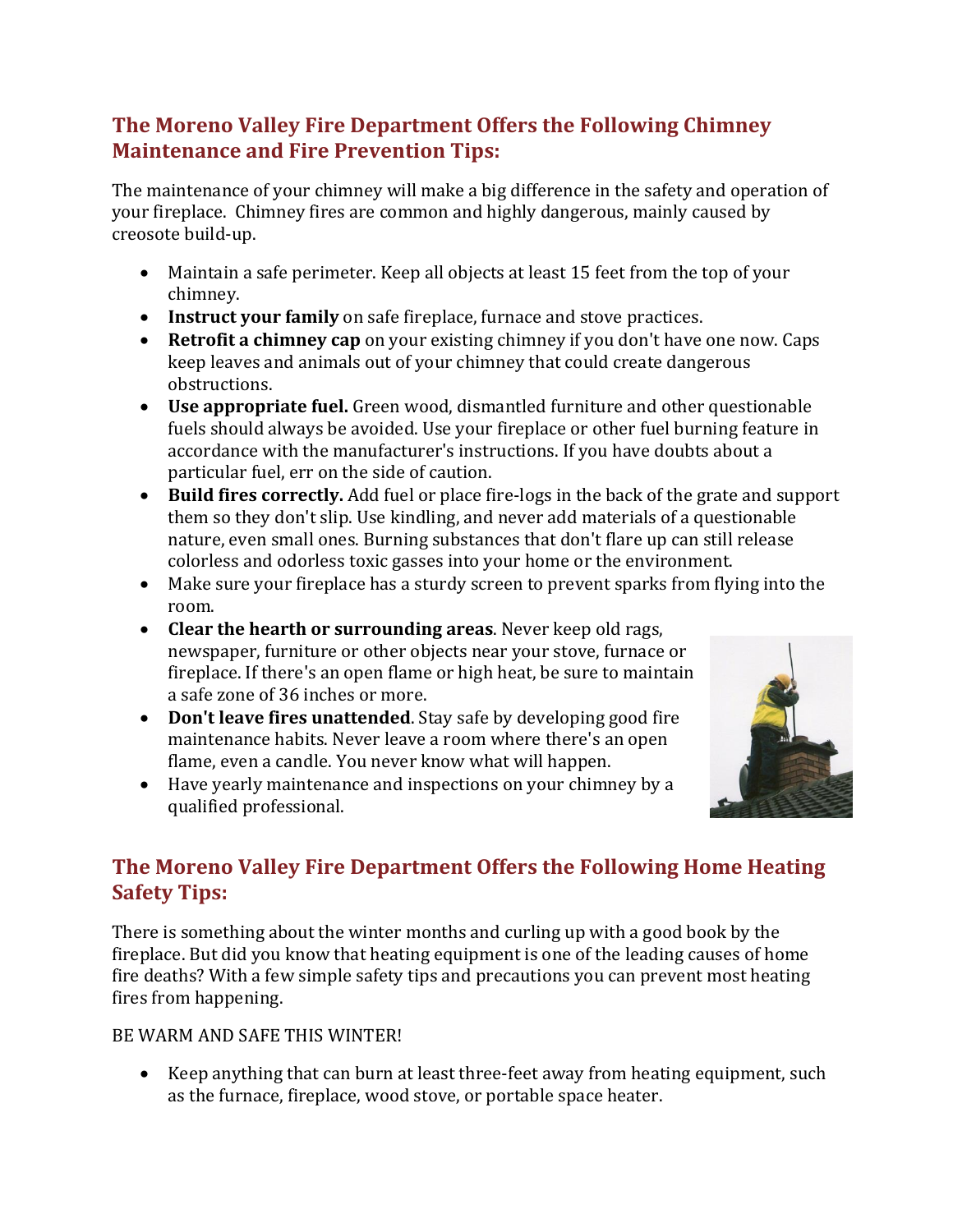- Have a three-foot "kid free zone" around open fires and space heaters.
- Never use your oven to heat your home.
- Have a qualified professional install stationary space heating equipment according to the local codes and manufacturer's instructions.
- Have heating equipment and chimneys cleaned and inspected every year by a qualified professional.
- Remember to turn portable heaters off when leaving the room or going to bed.
- Always use the right kind of fuel, specified by the manufacturer, for fuel burning space heaters.
- Ashes should be cool before putting them in a metal container. Keep the container a safe distance away from your home.
- Test smoke alarms monthly.
- Install and maintain CO alarms to avoid the risk of CO poisoning.

### **For additional information, please click on the following link**:

<http://www.nfpa.org/safety-information/safety-tip-sheets>

# **The Importance of Fire Safety During the Holiday Season:**

Many residents bring live trees into their houses to celebrate the holiday season, but those live trees tend to dry out over time and can become dangerous fire hazards. It is recommended that in addition to watering and caring for your tree, that everyone keeps candles and other sources of ignition well away from their live trees. Other recommendations that may help in ensuring safety are:

- Keep trees securely upright in a stand to ensure that it will not accidentally tip over or be knocked over by children or pets
- Keep your tree away from any and all heat sources. This includes electrical outlets, radiators, space heaters, and fireplaces.
- Make sure natural trees are well watered.
- If you have purchased an artificial tree, please make sure it is labeled "fire retardant".
- Unplug the tree lights before leaving your home or before going to bed.
- Use a maximum of three strands of tree lights on a single extension cord.
- Dispose of your tree at an appropriate recycling center promptly after the holiday season.

# **The Office of Emergency Management Offers the Following Information:**